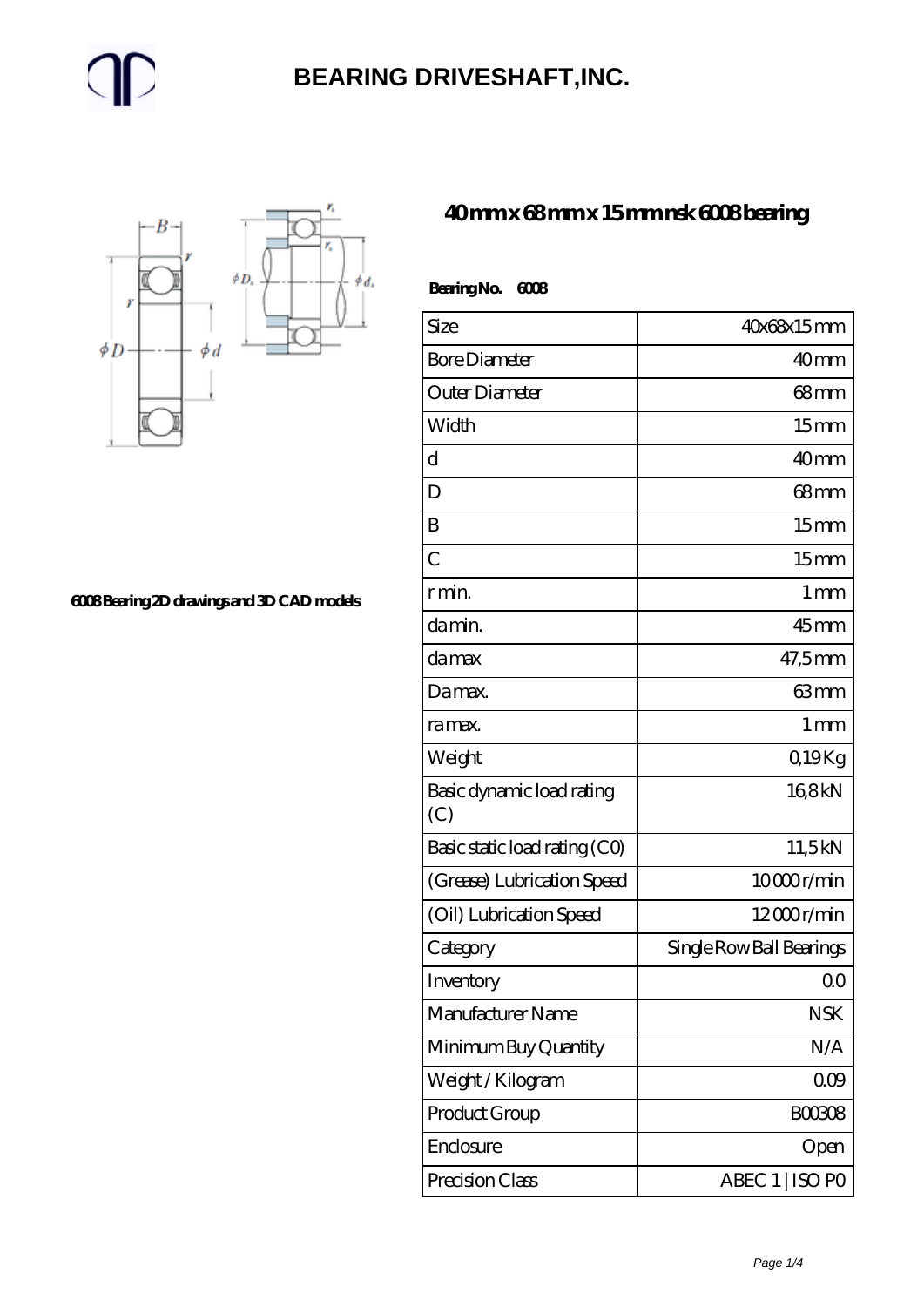# $\mathbb{P}$

### **[BEARING DRIVESHAFT,INC.](https://m.trendco-vick.com)**

| Maximum Capacity / Filling<br>Slot | No                                                                                                                                                                           |
|------------------------------------|------------------------------------------------------------------------------------------------------------------------------------------------------------------------------|
| Rolling Element                    | <b>Ball Bearing</b>                                                                                                                                                          |
| Snap Ring                          | No                                                                                                                                                                           |
| <b>Internal Special Features</b>   | No                                                                                                                                                                           |
| Cage Material                      | Steel                                                                                                                                                                        |
| Internal Clearance                 | CO-Medium                                                                                                                                                                    |
| Inch - Metric                      | Metric                                                                                                                                                                       |
| Long Description                   | 40MM Bore; 68MM<br>Outside Diameter; 15MM<br>Outer Race Diameter;<br>Open; Ball Bearing; ABEC 1<br>ISO PO, No Filling Slot; No<br>Snap Ring, No Internal<br>Special Features |
| Category                           | Single Row Ball Bearing                                                                                                                                                      |
| <b>UNSPSC</b>                      | 31171504                                                                                                                                                                     |
| Harmonized Tariff Code             | 8482105068                                                                                                                                                                   |
| Noun                               | Bearing                                                                                                                                                                      |
| Keyword String                     | Ball                                                                                                                                                                         |
| Manufacturer URL                   | http://www.nskamericas.co<br>m                                                                                                                                               |
| Manufacturer Item Number           | 6008                                                                                                                                                                         |
| Weight/LBS                         | 0.192                                                                                                                                                                        |
| Outside Diameter                   | 2677 Inch   68 Millimeter                                                                                                                                                    |
| Bore                               | 1.575 Inch   40 Millimeter                                                                                                                                                   |
| Outer Race Width                   | 0.591 Inch   15 Millimeter                                                                                                                                                   |
| bore diameter:                     | 40 <sub>mm</sub>                                                                                                                                                             |
| closure type:                      | Open                                                                                                                                                                         |
| outside diameter:                  | 68mm                                                                                                                                                                         |
| internal clearance:                | Normal Clearance                                                                                                                                                             |
| overall width:                     | 15 <sub>mm</sub>                                                                                                                                                             |
| manufacturer upc number:           | 029176012815                                                                                                                                                                 |
|                                    |                                                                                                                                                                              |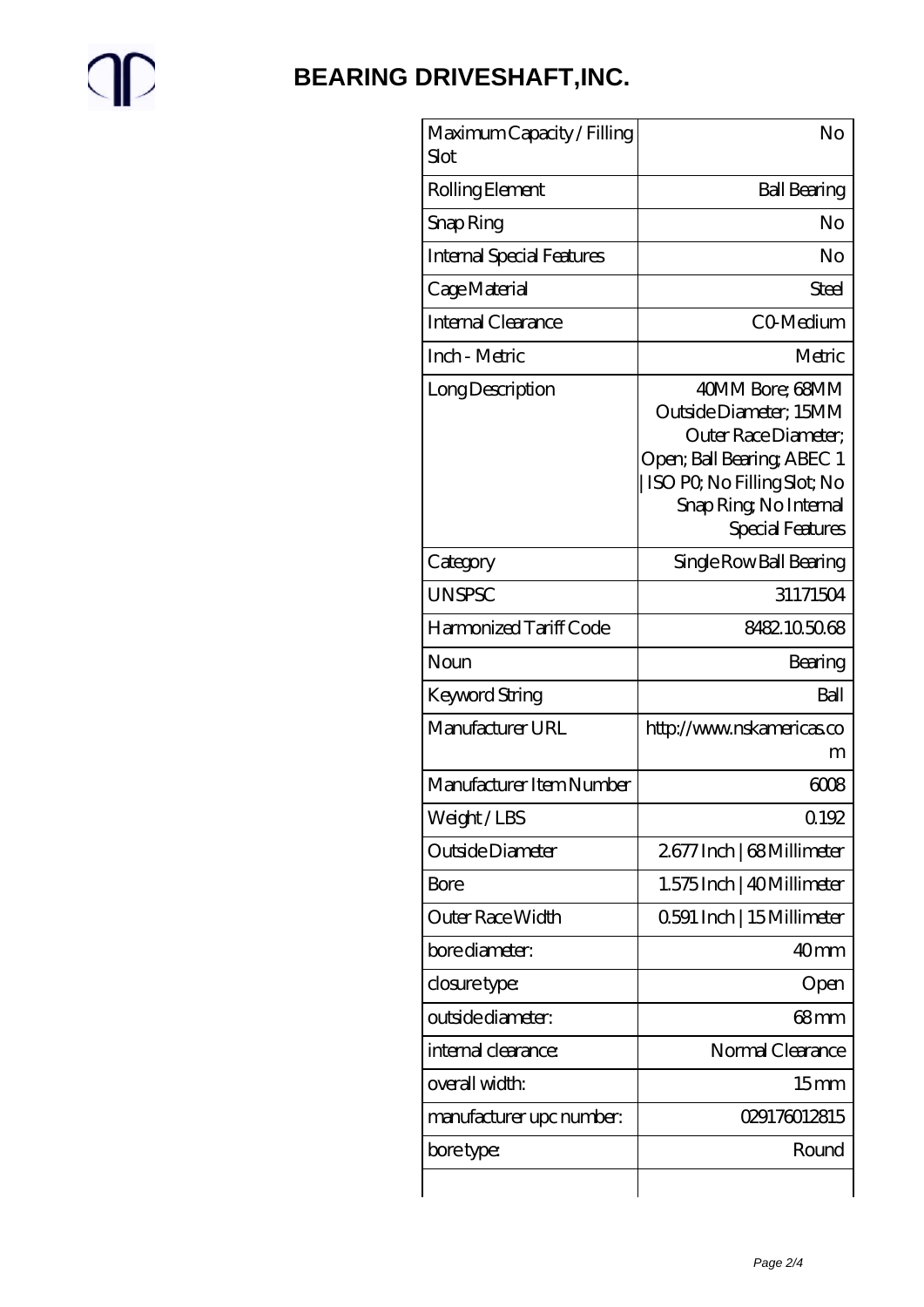$\mathbb{P}$ 

### **BEARING DRIVESHAFT, INC.**

| <b>SRI</b>        | 4.11          |
|-------------------|---------------|
| hidYobi           | 6008          |
| LangID            | 1             |
| $D_{-}$           | 68            |
| <b>SREX</b>       | 002           |
| $\mathbf{B}$      | 15            |
| damin             | 45            |
| hidTable          | ecat_NSRDGB   |
| Oil rpm           | 12000         |
| <b>SRE</b>        | 4.11          |
| mass              | 0.19          |
| GRS rpm           | 10000         |
| ra                | $\mathbf{1}$  |
| <b>SRIX</b>       | 002           |
| $D_a$             | 63            |
| <b>SRIN</b>       | $-002$        |
| CO                | 11.5          |
| fo                | 153           |
| <b>SREN</b>       | $-002$        |
| DE                | 62438         |
| Prod_Type3        | DGBB_SR_OT    |
| DA_               | 7.938         |
| bomp              | $\mathcal{O}$ |
| $Z_{-}$           | 12            |
| yobi              | 6008          |
| $C_{\text{conv}}$ | 16800         |
| ALPHA_            | 0             |
| SDM               | 545           |
| $\mathbf r$       | $\mathbf 1$   |
| <b>KBRG</b>       | 6101          |
| <b>SBRG</b>       | 10            |
| DI                | 46562         |